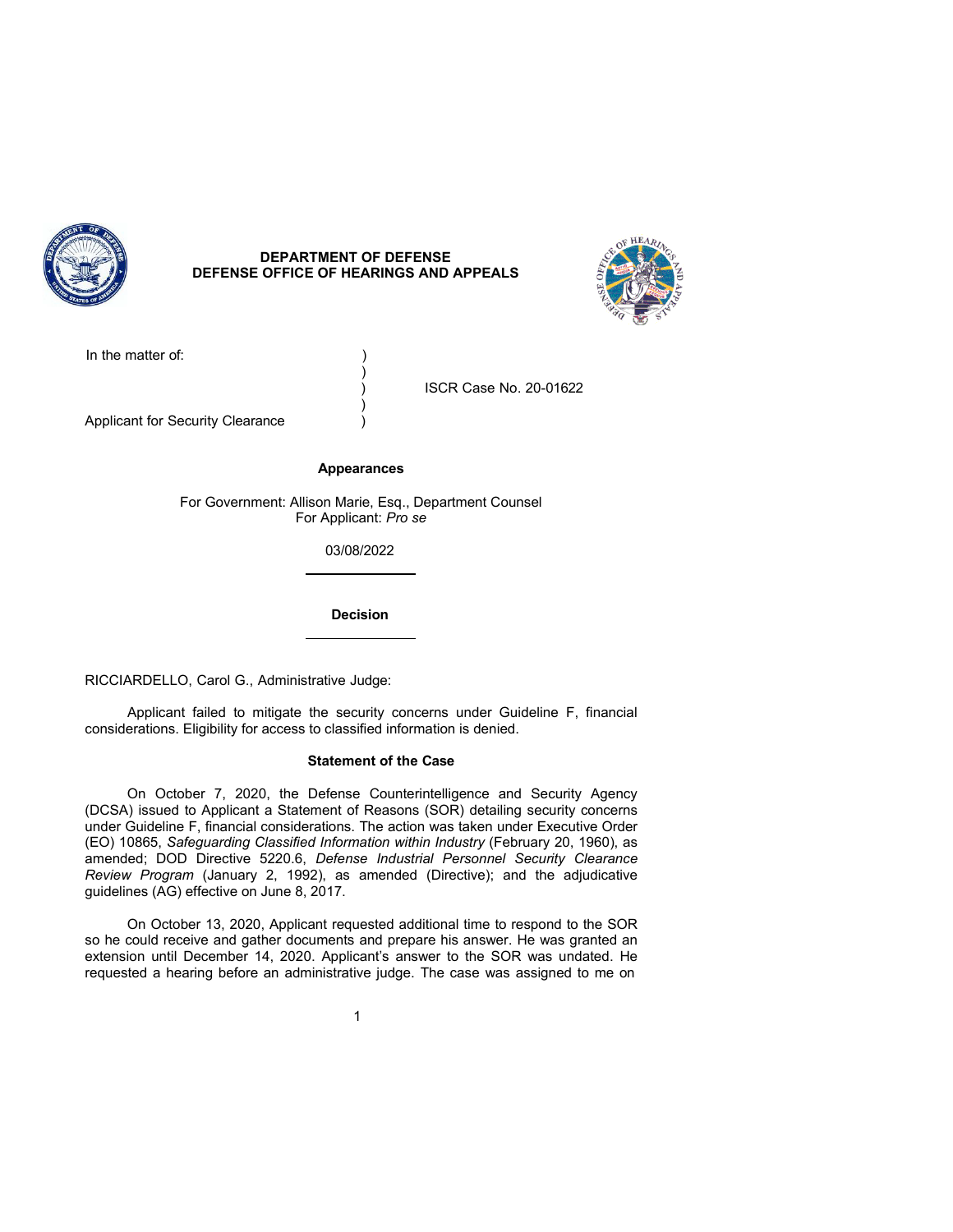December 15, 2021. The Defense Office of Hearings and Appeals (DOHA) issued a notice of hearing on January 10, 2022, scheduling the hearing for January 26, 2022, by Microsoft Teams. The hearing was held as scheduled. The Government offered exhibits (GE) 1 through 8. Applicant testified and offered Applicant Exhibits (AE) A and B. There were no objections. All exhibits were admitted into evidence. The record remained opened until February 15, 2021, to permit Applicant an opportunity to provide additional evidence. He timely provided AE C through H, which were admitted into evidence without objection, and the record closed. DOHA received the hearing transcript on February 4, 2022.

## **Findings of Fact**

Applicant denied all of the allegations in the SOR. After a thorough and careful review of the pleadings, testimony, and exhibits submitted, I make the following findings of fact.

Applicant is 38 years old. He married in 2003 and divorced in 2009. He has an adult child from the marriage. He remarried in 2015 and has no children from the marriage. (Transcript (Tr.) 18-20; GE 1

In September 2019, Applicant completed a security clearance application (SCA). He disclosed he worked full time as a 1099 subcontractor from 2012 to 2018 for a federal employer. He also said he worked full time for his own business, Company Y. He clarified this in his testimony. During 2019 he worked part time for this employer, but also was working for his own business, Company Y. He testified that he started Company Y as a private business in 2011, but it did not become viable and profitable until about 2018 when he began receiving federal contracts. He continued for a period to work as a subcontractor, but at some point after 2018, he worked full time for his business. He is now a full-time employee and owner of Company Y. He said from 2018 to 2020 his company hired employees (3) and was not earning a lot of money. Applicant's wife is a co-owner of the company with 51% of the share. His 2021 income was at least \$155,000 and likely a bit more, but he did not know the exact amount. His wife's income from the business was \$135,000. He was unsure of his earnings in 2020 and 2019. He said in 2017 he earned about \$60,000 as a subcontractor. He provided a copy of his 2018 IRS 1040 showing his income before taxes was approximately \$31,352. He did not provide IRS 1040s for previous or subsequent years. (Tr. 20-26, 52-54; GE 1; AE H)

The SOR alleges Applicant is indebted to the Department of Education (DOE) for 10 collection accounts for student loans totaling approximately \$39,252. These loans were obtained from 2012 to 2014. (SOR ¶¶ 1.a-\$5,776; 1.b-\$5,050; 1.c-\$4,717; 1.d- \$4,518; 1.o-\$5,624; 1.p-\$4,397; 1.q-\$2,626; 1.r-\$2,626; 1.s-\$1,315; and 1.t-\$2,603). (Tr. 82; GE 1 through 8)

The SOR also alleges Applicant is indebted to another student loan creditor, XYZ and has eight collection accounts totaling approximately \$20,204. These loans were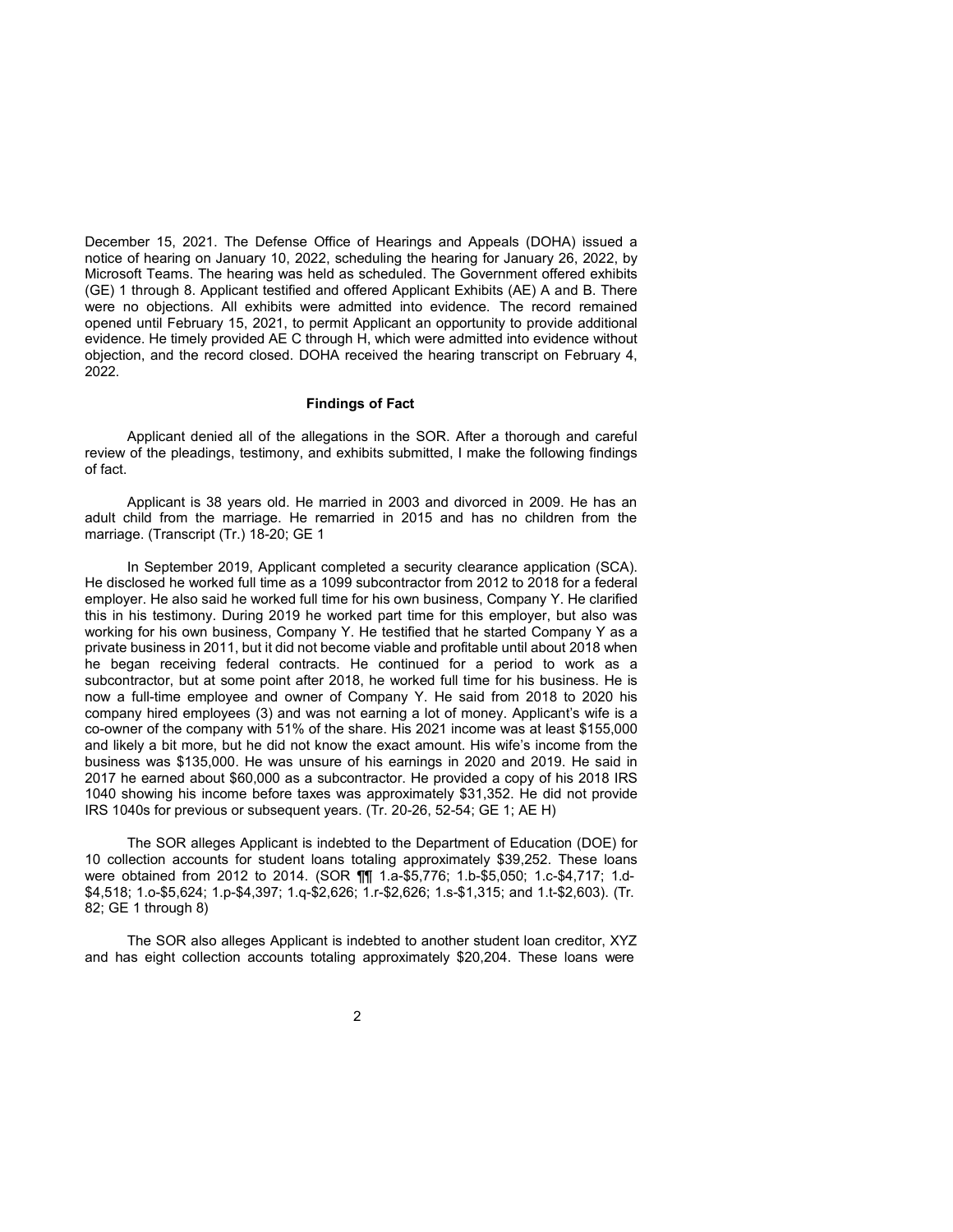obtained from 2003 to 2006. (SOR ¶¶ 1.e-\$3,808; 1.f-\$3,513; 1.g-\$2,636; 1.h-\$2,620; 1.i- \$2,230; 1.j-\$1,959; 1.k-\$1,755 and 1.l-\$1,683). (GE 1 through 8)

In Applicant's September 2009 SCA, he disclosed he graduated high school in 2001. He attended college from 2001 to 2004, but did not earn a degree. He attended a vocational school from July 2007 to November 2008 and earned a master's license. He stated that he had four classes to complete to earn his Associate's in Arts degree, which he intended on completing in the spring semester. (Tr. 18-19; GE 2)

In the financial disclosure section of his 2009 SCA, Applicant disclosed that he had defaulted on a loan in July 2009 to his state's student-loan authority. He stated:

I took our student loans during [c]ollege to pay for my tuition and books and after leaving college I was unable to pay back the loan. I have made large sum payments over the years, but defaulted about a year ago. I made payment arrangements with them 6 months ago and am in the process of paying the full loan amount back with [interest]. I never intended to default on this loan but I was just making ends meet and couldn't afford to make the monthly payment. I am now in a financial positon to repay the loan.

A September 2009 credit report (GE 7) reflects eight delinquent student loans obtained from 2003 to 2006 for a total of approximately \$19,472. The last payments made were in October 2008 and September 2009. Applicant testified that he made lump sum payments towards the loans, but could not afford to repay them. He explained the lump sum payments were his income tax refunds that were withheld by the IRS and applied to his student loan debt. He believed this happened in 2017, 2018 and 2019, but was uncertain. These amounts decreased his balance, but did not satisfy it. He said these amounts would have been sufficient to cover his monthly payments. (Tr. 57-64; GE 7)

Applicant testified that there were periods of time between 2006 and 2018 that he was enrolled in college and the loans would have been deferred. In September 2019, Applicant completed another SCA for reinvestigation. In it he disclosed he has been attending college from 2011 to the present. Applicant provided a narrative in a posthearing document with an explanation and a copy of his academic student transcript. (AE D, E) He explained it showed the semesters he received credit toward an undergraduate degree from 2011 to 2018. The document does not detail what semesters he was in school and when his loans would have been deferred prior to 2011, except as he previously noted. He further explained that from 2018 until the present he has been unable to earn additional credits toward a degree, but intends to start in the fall of 2022. (Tr. 61-62, 65; GE 1, 2)

Applicant's college transcripts reflect the following:

2011-credits transferred in the fall of 2011 from previous college. No specific prior years' attendance is detailed.

2012-spring term-two classes.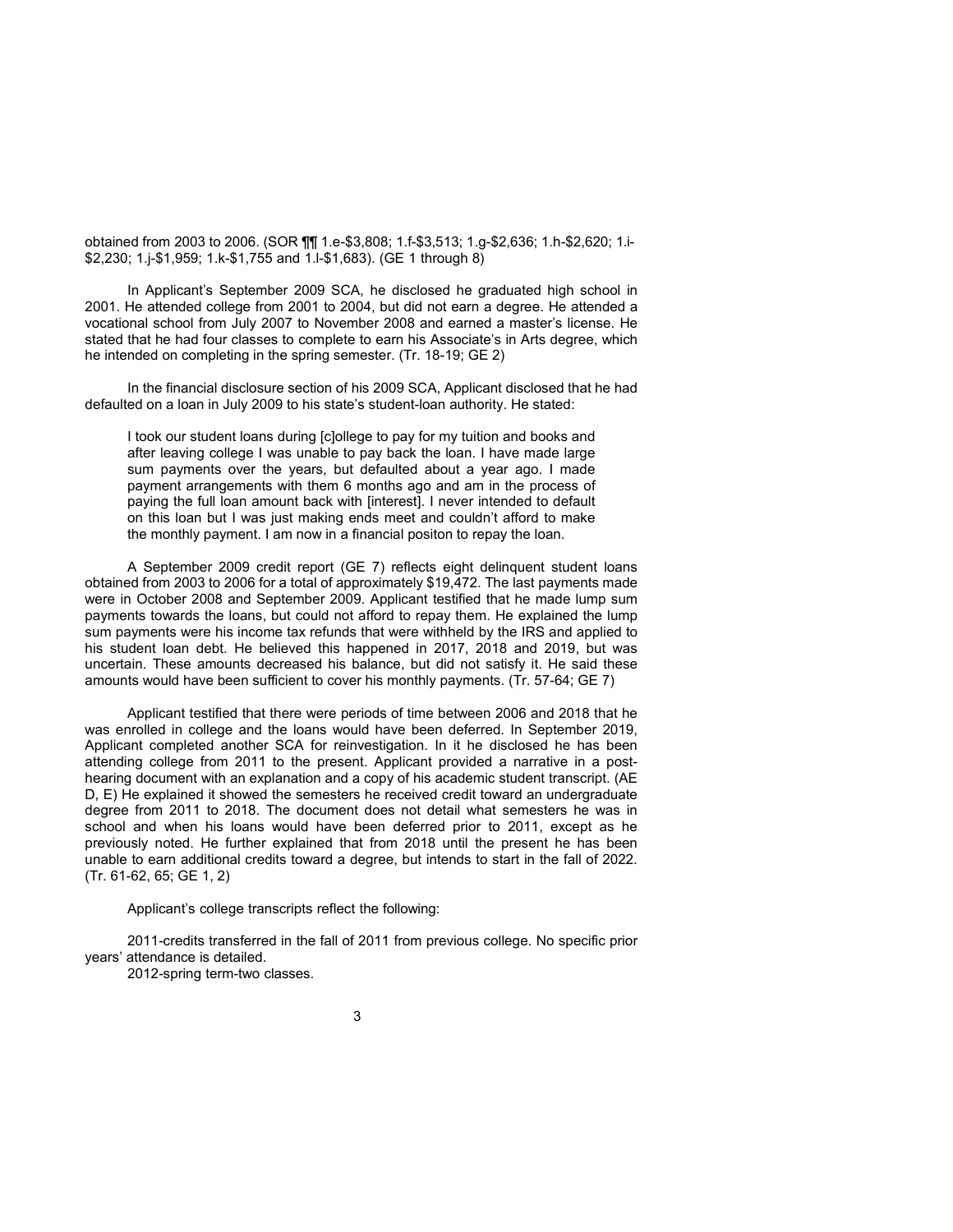2013-spring term-one class. 2013-summer term-two classes. 2013-fall term-one class. 2014-spring term-two classes. 2014-fall term-two classes. 2018-fall term-one class.

In the financial disclosure section of his 2019 SCA, he disclosed he was currently over 120 days' delinquent to a student-loan agency. He disclosed the amount owed was \$35,000. He stated: "Unable to pay all bills and student loans while starting a business." (GE 1) He further stated: "Working on consolidation loan with provider to remove loans from default status and begin repayment." (GE 1) He listed as the date the financial issue arose as January 2018 and the date it was resolved as September 2019. He stated: "Provided tax refunds to be applied to student loan debt yearly. Working with provider to establish consolidation loan and remove from default status." (Tr. 64; GE 1)

Applicant was interviewed by a government investigator in October 2019 as part of his background investigation. During the interview he confirmed that he had student loans with DOE and XYZ. He said he owed DOE approximately \$35,895 and he had inadvertently failed to disclose the debt to XYZ on SCA. He believed he owed XYZ about \$19,535. He was researching consolidating the loans and participating in a loan rehabilitation program. Applicant stated his loans were in forbearance when he attended college in 2016, and he estimated his last loan payment was made in 2016. He believes the DOE accounts have been in and out of collection since 2018 and the XYZ accounts since 2017. He said his monthly payments were \$450, but was unable to provide the investigator with details about his payments. Applicant did not provide evidence he made the monthly payments of \$450. He told the investigator that he intended to consolidate his student loans by December 2019. His testified that he did not make any payments on these loans from 2017 to September 2020. (Tr. 83-86, 90-91; GE 3, 5)

Applicant further explained to the investigator that he started his own business in January 2018 and experienced financial problems. He said he had to pay the business first and then take what was left to pay himself. He was not receiving a consistent dollar amount each paycheck. However, he was now in a better financial situation because his business had improved, and he was willing to pay his debts. (GE 3)

Applicant was asked by the investigator about a cash withdrawal on September 2018 from a bank in the amount of \$16,000. Applicant explained this was to purchase a boat for the business. Applicant testified that his business is in the maritime industry and the boat is required. (Tr. 104-106; GE 3)

Applicant's credit report from April 2020 reflects his XYZ student loans were in default in 2015. The DOE were in default from 2017. He testified that he believed he was in school, so the loans should have been deferred. He then explained that they likely were in default in 2018-2019 because he was investing in his business and prioritized payments to his employees. He estimated that over the years, but more in the past few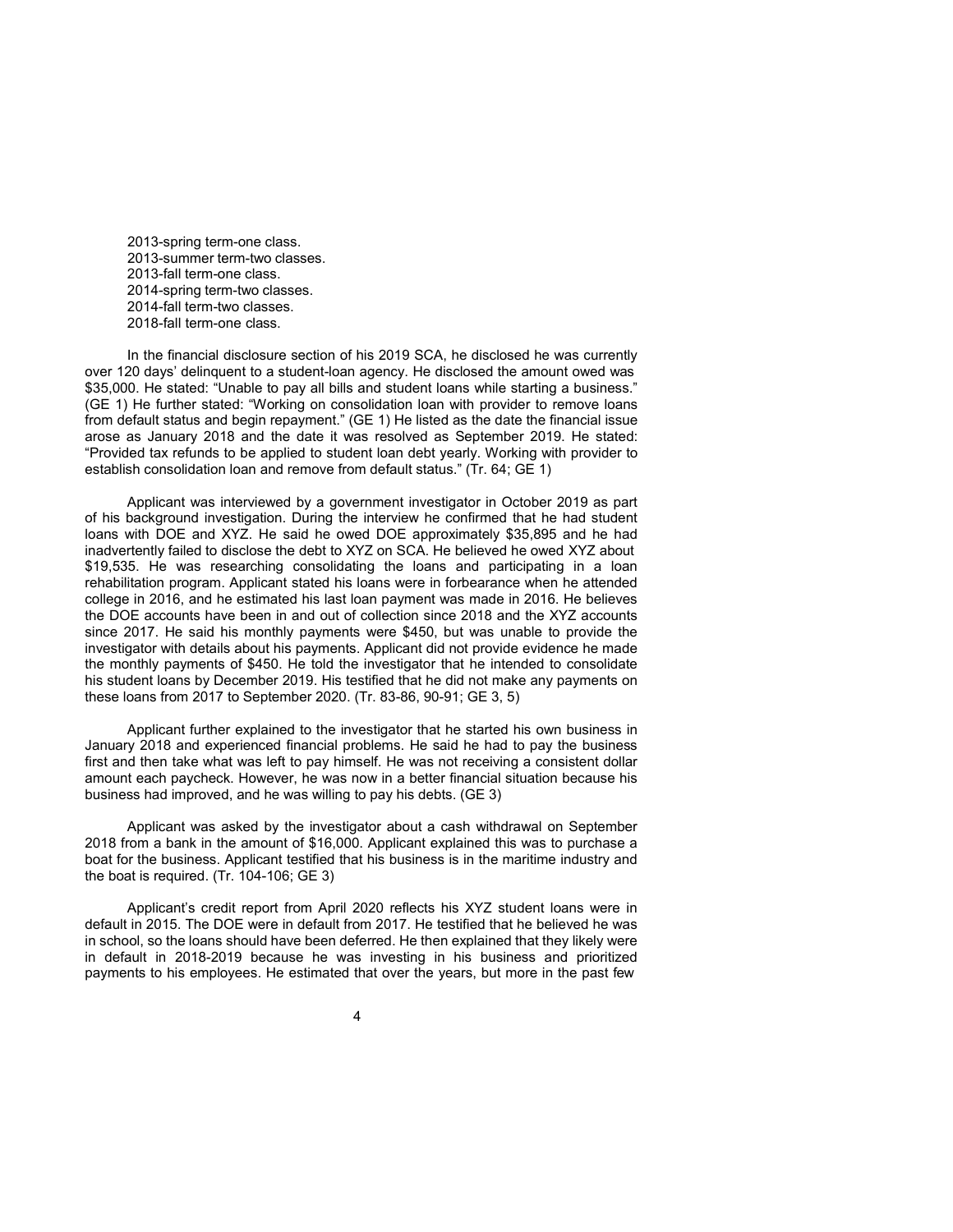years, he invested between \$75,000 and \$150,000 in the business. The business began to become profitable around 2020. His February 2021 credit report lists the DOE student loans in collection. (Tr. 64-72, 93-96; GE 5, 7)

Applicant was asked what action he took after his October 2019 interview to consolidate and pay his delinquent students loans, and he said he was researching his options. Applicant provided a copy of a letter from the collection company for his DOE student loans dated October 14, 2020, acknowledging his September 11, 2020 request to rehabilitate his student loans. He included the account numbers of the DOE loans and the current balances owed including interest and collection costs. The total amount was \$46,236. As part of the rehabilitation program, Applicant was required to pay \$5 a month for nine months. Due to the CARES Act in response to the COVID-19 pandemic, his loans were placed in forbearance. When asked if he made any of the \$5 monthly payments, he said no, because he was not required. He was told he would still get credit for rehabilitating the loan over the next nine months, but did not have to make the \$5 payments. He provided a letter from DOE from June 1, 2021, stating that his defaulted student loans were rehabilitated and had been transferred from the DOE Default Resolution Group, which services defaulted federal student loans to a new loan servicer. He also provided a document to show he submitted a request for an automatic monthly payment of \$140 to be made for his DOE student loans, which was to start on January 20, 2022. Applicant testified that when this loan comes out of forbearance his monthly payment will be based on his income. He did not know yet what the amount will be. (Tr. 31-36, 41-47; 78-79, 82, 87-89; Answer to the SOR; GE 1; AE A, B, D, G)

Applicant provided information that his XYZ student loans were now held by a different creditor. He acknowledged and the document notes there are eight loans that were incurred from 2003 to 2006 and totaled approximately \$19,693. In September 2020, he requested they be consolidated. The program did not require him to make any goodfaith payments. The consolidation was approved in October 2020, which took the loans out of default status and they are in good standing. His monthly payment is \$131. The loans are in forbearance under the CARES Act. The document states that during the forbearance, payment may still be made and one can opt-out of it and resume a repayment plan. I asked if he had made the monthly payments, and he said no because he is not required to do so in accordance with the CARES Act during the forbearance. Applicant testified that he made a payment of \$2,500 on January 11, 2022, even though he was not required to do so. (Tr. 31-36, 41-42, 56, 72-82; Answer to the SOR; AE B, F)

Applicant testified that the documents he provided show his student loans were consolidated or rehabilitated and were in good standing before the date of the SOR and therefore the SOR is inaccurate because the student loan were not in default and do not remain delinquent. (Tr. 31-34, 73; AE A, B)

Applicant testified that he has reestablished payment plans for his student loans and there were plenty of times he made payments on the accounts and had periods when they were not in default. He noted from 2006 to 2012, he made payments, but there were also periods the loans were in default. (Tr. 111-116)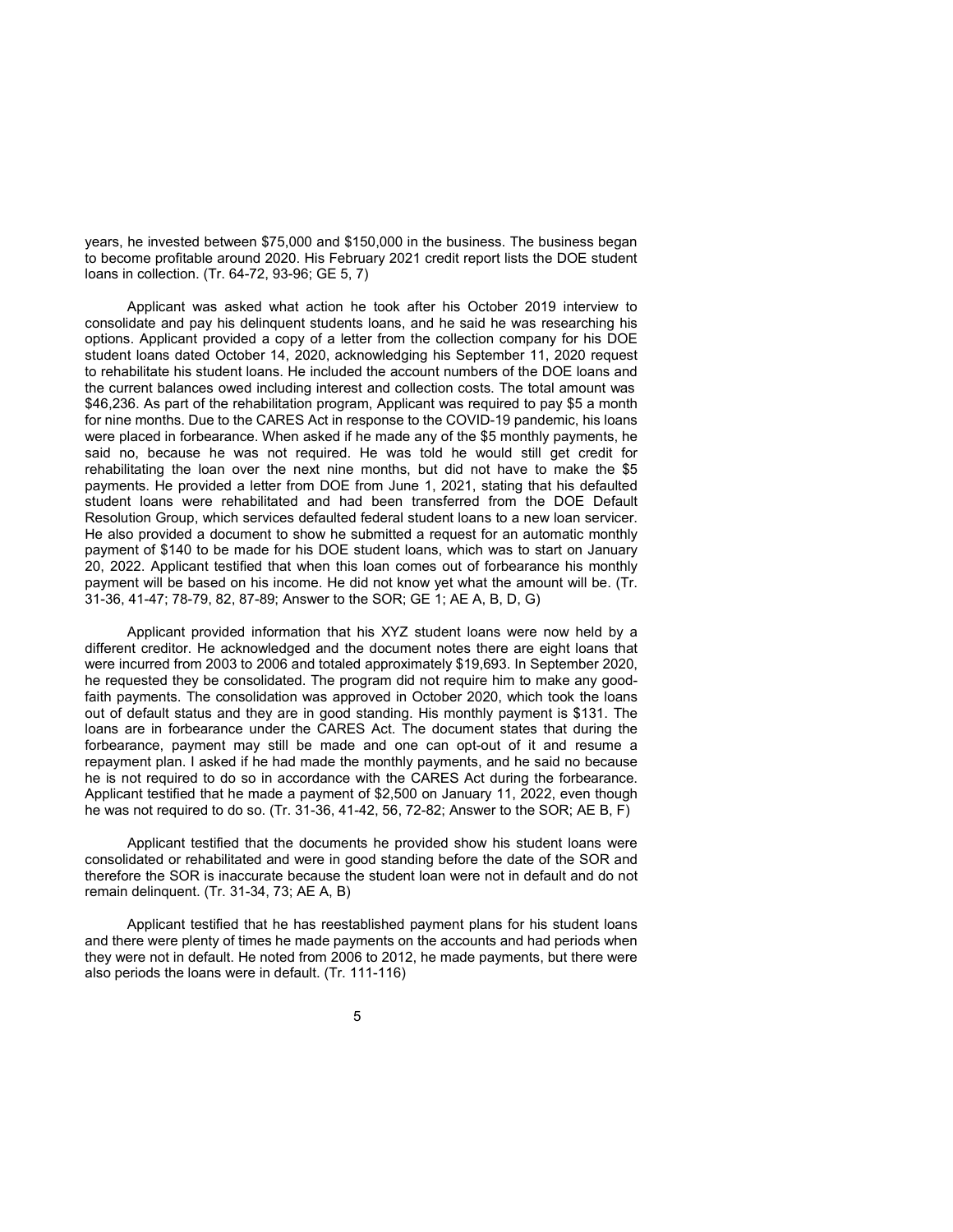The SOR alleges two medical collection debts (¶¶1.m-\$355 and 1.n-\$36) that became delinquent in 2015. Applicant testified that he was unaware of these debts until he obtained a copy of his credit report in October 2019. He disputed the charges with his insurance company and also on his credit report. He provided documents to show he paid the debts in October 2020. These debts are resolved. (Tr. 35, 54-56; Answer to the SOR; GE 5, 6)

Applicant and his wife purchased a home in March 2021 for \$820,000. Due to Applicant's credit rating, the mortgage is in his wife's name, because they could get a better interest rate, but the deed is in both of their names. Their monthly mortgage payment is approximately \$2,500. They made a cash down payment of approximately \$155,000. Applicant testified that his share of the down payment was about \$75,000. They own a condo where they previously lived and now rent. The rent covers the mortgage, but not beyond that. They did not sell it due to the market. He has approximately \$60,000 in a 401(k) pension plan and his wife has about \$100,000. He and his wife have about \$50,000 in personal savings accounts. They purchased a new vehicle in 2020 for \$40,000. He took a loan from his pension to pay for it and then repaid the loan. (Tr. 26-30, 102-104)

Applicant traveled for pleasure in 2014 to the Dominican Republic (1-5 days), in 2017 to the Bahamas (6-10 days), in 2018 to Italy (6-10 days), and in 2019 to the Bahamas (6-10 days). He also took skiing trips for three to four days to Aspen, Colorado (2020) and Steamboat Springs, Colorado (2021). He testified that he paid his airfare for his skiing trips to Colorado, but the rooms were complimentary. (Tr. 106-110; GE 1)

Applicant testified that he is a patriot and has supported defense department programs since 2009, and would not do anything to jeopardize his country. He said he paid other priorities, such as paying his employees. He admitted he should have taken action on the student loans and been consistent. He said he did make payments on his student loans over the years and they were not always in default, but did not have a record of them. His finances have never been as good as they are now, and he does not see any reason why he would default on the student loans again. He intends to pay them back based on the income-based repayment plan. He has made no other recent payment other than the \$2,500 made in January 2022. He intends to pay his monthly loan payments. (Tr. 110-111; 115-116)

Applicant provided character letters from a manager and coworker. He is described as dedicated, hardworking, innovative, knowledgeable, and proud. He has an admirable work ethic and a high level of accountability. He exercises good judgment and has high moral standards. (Answer to the SOR)

#### **Policies**

When evaluating an applicant's national security eligibility, the administrative judge must consider the AG. In addition to brief introductory explanations for each guideline, the adjudicative guidelines list potentially disqualifying conditions and mitigating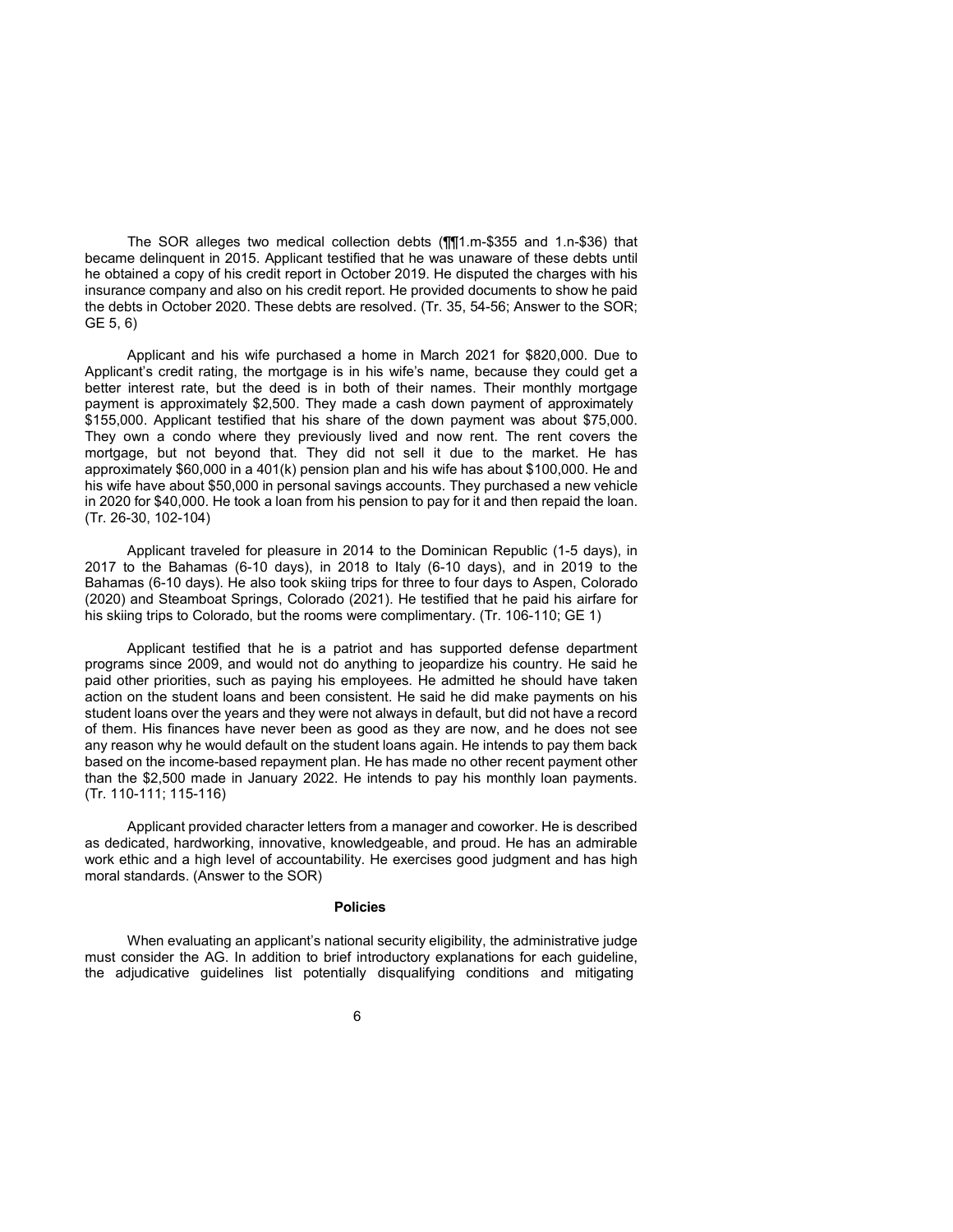conditions, which are used in evaluating an applicant's eligibility for access to classified information.

These guidelines are not inflexible rules of law. Instead, recognizing the complexities of human behavior, these guidelines are applied in conjunction with the factors listed in the adjudicative process. The administrative judge's overarching adjudicative goal is a fair, impartial, and commonsense decision. According to AG  $\P$  2(c), the entire process is a conscientious scrutiny of a number of variables known as the "whole-person concept." The administrative judge must consider all available, reliable information about the person, past and present, favorable and unfavorable, in making a decision.

The protection of the national security is the paramount consideration. AG  $\P$  2(b) requires that "[a]ny doubt concerning personnel being considered for national security eligibility will be resolved in favor of the national security." In reaching this decision, I have drawn only those conclusions that are reasonable, logical, and based on the evidence contained in the record. Likewise, I have avoided drawing inferences grounded on mere speculation or conjecture.

Under Directive ¶ E3.1.14, the Government must present evidence to establish controverted facts alleged in the SOR. Directive ¶ E3.1.15 states an "applicant is responsible for presenting witnesses and other evidence to rebut, explain, extenuate, or mitigate facts admitted by applicant or proven by Department Counsel, and has the ultimate burden of persuasion as to obtaining a favorable security decision."

A person who seeks access to classified information enters into a fiduciary relationship with the Government predicated upon trust and confidence. This relationship transcends normal duty hours and endures throughout off-duty hours. The Government reposes a high degree of trust and confidence in individuals to whom it grants access to classified information. Decisions include, by necessity, consideration of the possible risk that an applicant may deliberately or inadvertently fail to safeguard classified information. Such decisions entail a certain degree of legally permissible extrapolation as to potential, rather than actual, risk of compromise of classified information.

Section 7 of EO 10865 provides that decisions shall be "in terms of the national interest and shall in no sense be a determination as to the loyalty of the applicant concerned." *See also* EO 12968, Section 3.1(b) (listing multiple prerequisites for access to classified or sensitive information).

## **Analysis**

#### **Guideline F: Financial Considerations**

The security concern relating to the guideline for financial considerations is set out in AG ¶ 18: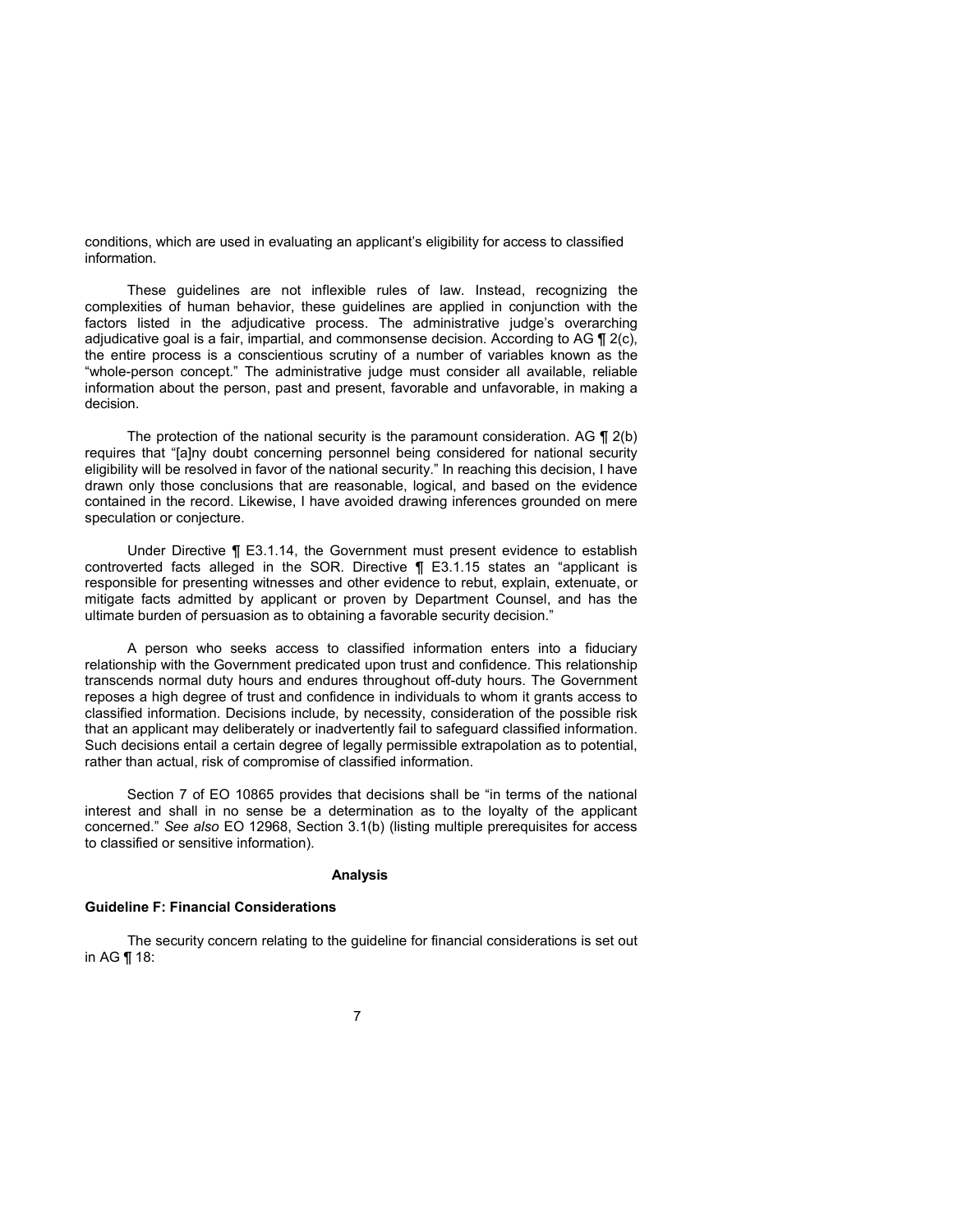Failure to live within one's means, satisfy debts, and meet financial obligations may indicate poor self-control, lack of judgment, or unwillingness to abide by rules and regulations, all of which can raise questions about an individual's reliability, trustworthiness, and ability to protect classified or sensitive information. Financial distress can also be caused or exacerbated by, and thus can be a possible indicator of, other issues of personnel security concern such as excessive gambling, mental health conditions, substance misuse, or alcohol abuse or dependence. An individual who is financially overextended is at greater risk of having to engage in illegal or otherwise questionable acts to generate funds. Affluence that cannot be explained by known sources of income is also a security concern insofar as it may result from criminal activity, including espionage.

The Appeal Board explained the scope and rationale for the financial considerations security concern in ISCR Case No. 11-05365 at 3 (App. Bd. May 1, 2012) (citation omitted) as follows:

This concern is broader than the possibility that an applicant might knowingly compromise classified information in order to raise money in satisfaction of his or her debts. Rather, it requires a Judge to examine the totality of an applicant's financial history and circumstances. The Judge must consider pertinent evidence regarding the applicant's self-control, judgment, and other qualities essential to protecting the national secrets as well as the vulnerabilities inherent in the circumstances. The Directive presumes a nexus between proven conduct under any of the Guidelines and an applicant's security eligibility.

AG ¶ 19 provides conditions that could raise security concerns. The following are potentially applicable:

- (a) inability to satisfy debts;
- (b) unwillingness to satisfy debts regardless of the ability to do so; and
- (c) a history of not meeting financial obligations.

Applicant has numerous delinquent student loans that he obtained beginning in 2003 totaling approximately \$59,456 that at various times over the past 19 years have been in default. He has prioritized other personal and business interests over his responsibility for paying his student loans. He had two medical debts that had been delinquent since 2015. There is sufficient evidence to support the application of the above disqualifying conditions.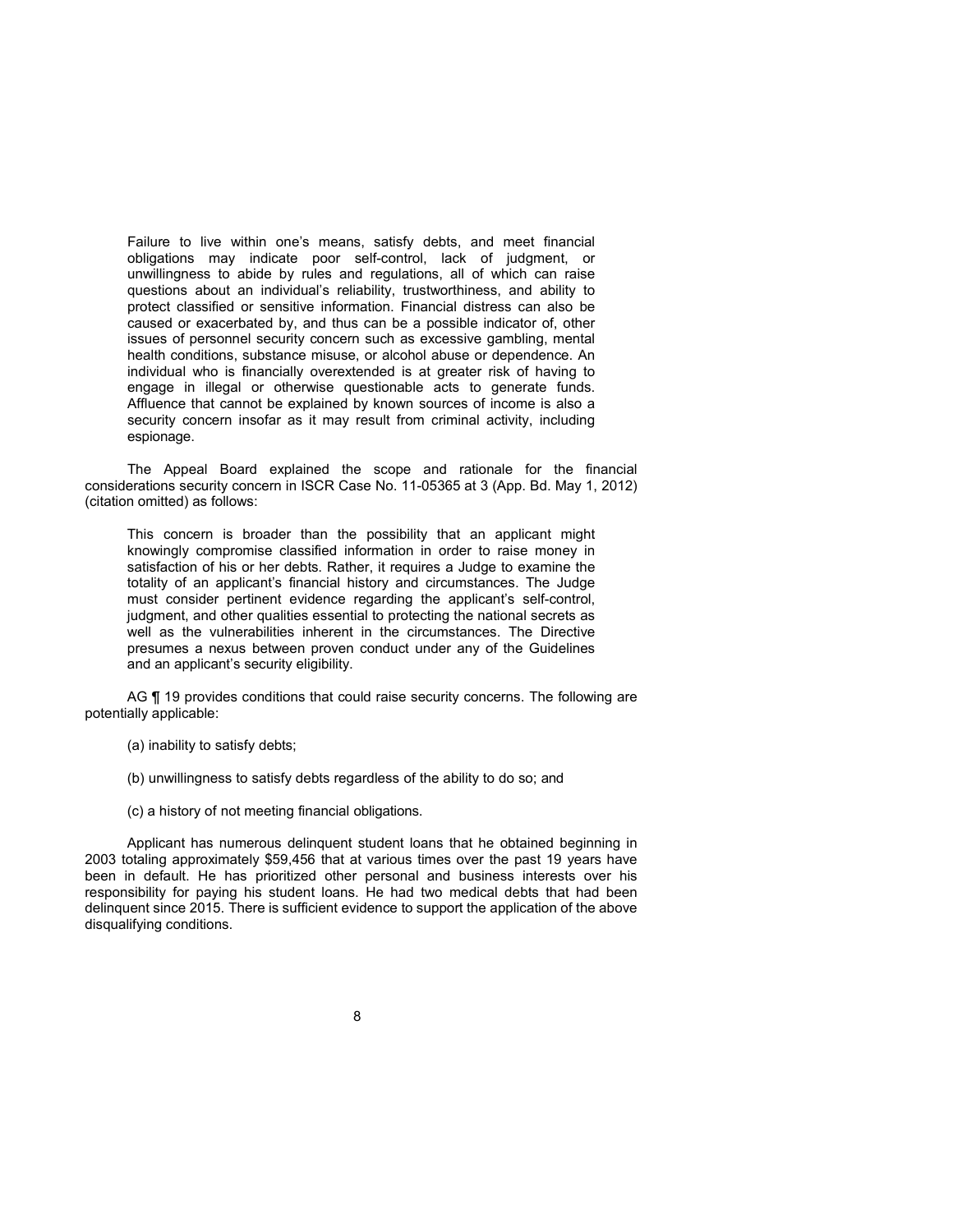The guideline also includes conditions that could mitigate security concerns arising from financial difficulties. The following mitigating conditions under AG ¶ 20 are potentially applicable:

(a) the behavior happened so long ago, was so infrequent, or occurred under such circumstances that it is unlikely to recur and does not cast doubt on the individual's current reliability, trustworthiness, or good judgment;

(b) the conditions that resulted in the financial problem were largely beyond the person's control (e.g., loss of employment, a business downturn, unexpected medical emergency, a death, divorce or separation, clear victimization by predatory lending practices, or identity theft), and the individual acted responsibly under the circumstances; and

(d) the individual initiated and is adhering to a good-faith effort to repay overdue creditors or otherwise resolve debts.

Applicant disclosed his delinquent student loans in his 2009 SCA and that he had been unable to repay them. He said he made large lump sum payments over the years. He was referring to the IRS's involuntary withholding of his income tax refunds. He disclosed in his SCA that he made payment arrangements and was in the process of paying the full loan back. He attributed his financial problems to underemployment, but said he was now in a financial position to repay the loans. He did not provide evidence of his repayment plan from 2009 or payments he made when his loans were not deferred.

Applicant's student loans were deferred at various time in the last 19 years while he attended college classes. He is not required to make loan payments when they are deferred while attending school. He also obtained additional student loans in 2012 to 2014. His student loans were in and out of default status over the years.

In September 2019, as part of his security clearance reinvestigation, Applicant again disclosed his delinquent student loans and said he was unable to pay them because he was starting a business. He also said he was working on consolidating the loans and would begin a repayment plan. He anticipated the financial issue being resolved in September 2019. He said he was providing his tax refunds to his student loan debt. He was referring to the involuntary capture of his tax refunds by the IRS.

In October 2019, continuing his background reinvestigation, Applicant told the government investigator that he was aware of his delinquent student loans and was in the process of consolidating them. Eleven months later, in September 2020, he applied for the loans to be rehabilitated and consolidated, which were approved, and his loans are in good standing after completing this process. He also acknowledged that because of the CARES Act, he did not have to make any payments to complete the rehabilitation program. Although his loans are reflected to be in good standing, Applicant has not yet made consistent monthly payments in accordance with the repayment plan. He may legitimately rely on the CARES Act forbearance. However, he has not yet established a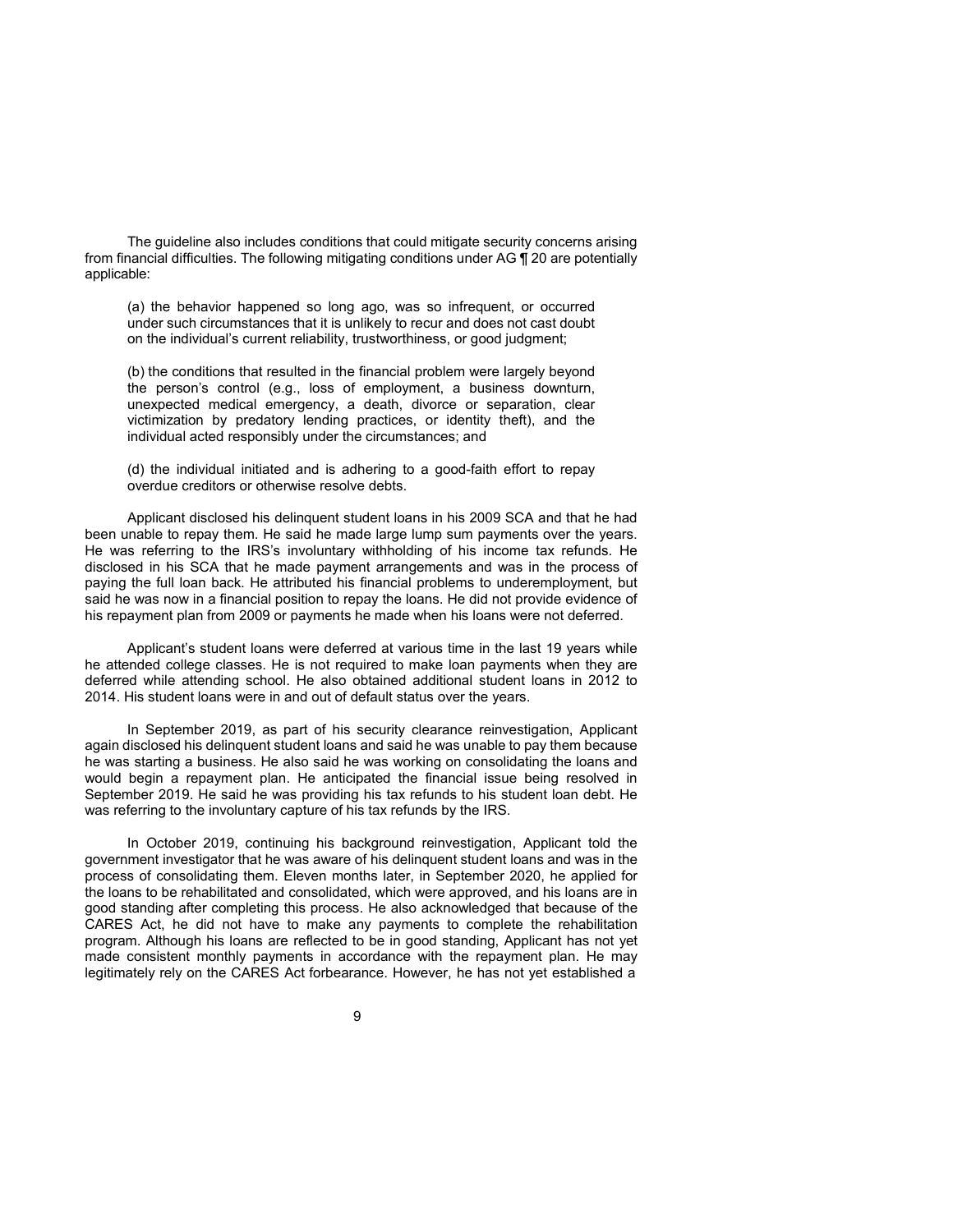reliable financial track record showing consistent payments over a significant period of time. In the past, Applicant has promised to repay his student loans and said he was in a payment plan, yet his loans became delinquent.

Applicant relies on the documents from the student loan creditors that the loans are in good standing and are no longer in default and therefor the security clearance financial considerations should be resolved in his favor. Although President Biden extended a pause on the collection of student loans due to COVID-19, thus creating a deferment period on student-loan payments, that action does not excuse previously delinquent student loans. (*See* ISCR Case No. 20-01527)

An applicant who begins to resolve security concerns only after having been placed on notice that his or her clearance is in jeopardy may lack the judgment and willingness to follow rules and regulations when his or her personal interests are not threatened. *See, e.g.,* ISCR Case No. 17-04110 at 3 (App. Bd. Sep. 26, 2019). Applicant stands on the fact that the SOR is dated October 7, 2020, and his application for rehabilitation and consolidation was in September 2020, prior to the issuance of the SOR. His argument is disingenuous. Applicant fails to recognize the gravity and longevity of his failure to address his delinquent student loans and that he was on notice about them when he completed his 2009 and 2019 SCA, and when he was interviewed by a government investigator in October 2019. He indicated in his 2019 SCA his intent to resolve the student loan issue by September 2019 and during his interview he said he would address it by December 2019. The fact he had the loans consolidated and rehabilitated days before the SOR does not constitute a good-faith effort to resolve his debts.

Applicant has promised before to address delinquent students loan, but failed to do so. The fact he decided to start a business and use his financial resources to fund that business was a choice. Applicant provided a copy of his 2018 IRS 1040 tax return showing he earned approximately \$31,000. He did not provide other years' income statements. He also disclosed that he took three pleasure trips from 2017 to 2019. He chose to purchase a house in 2021 and was able to put \$75,000 in cash towards the down payment. Repaying his student loans has repeatedly taken a backseat to his other financial choices. The Appeal Board has held that intentions to pay debts in the future are not a substitute for a track record of debt repayment or other responsible approaches. *See* ISCR Case No. 11-14570 at 3 (App. Bd. Oct. 23, 2013).

A person who fails repeatedly to fulfill his or her legal obligations does not demonstrate the high degree of good judgment and reliability required of those granted access to classified information. *See, e.g.,* ISCR Case No. 17-01382 at 4 (App. Bd. May 16, 2018).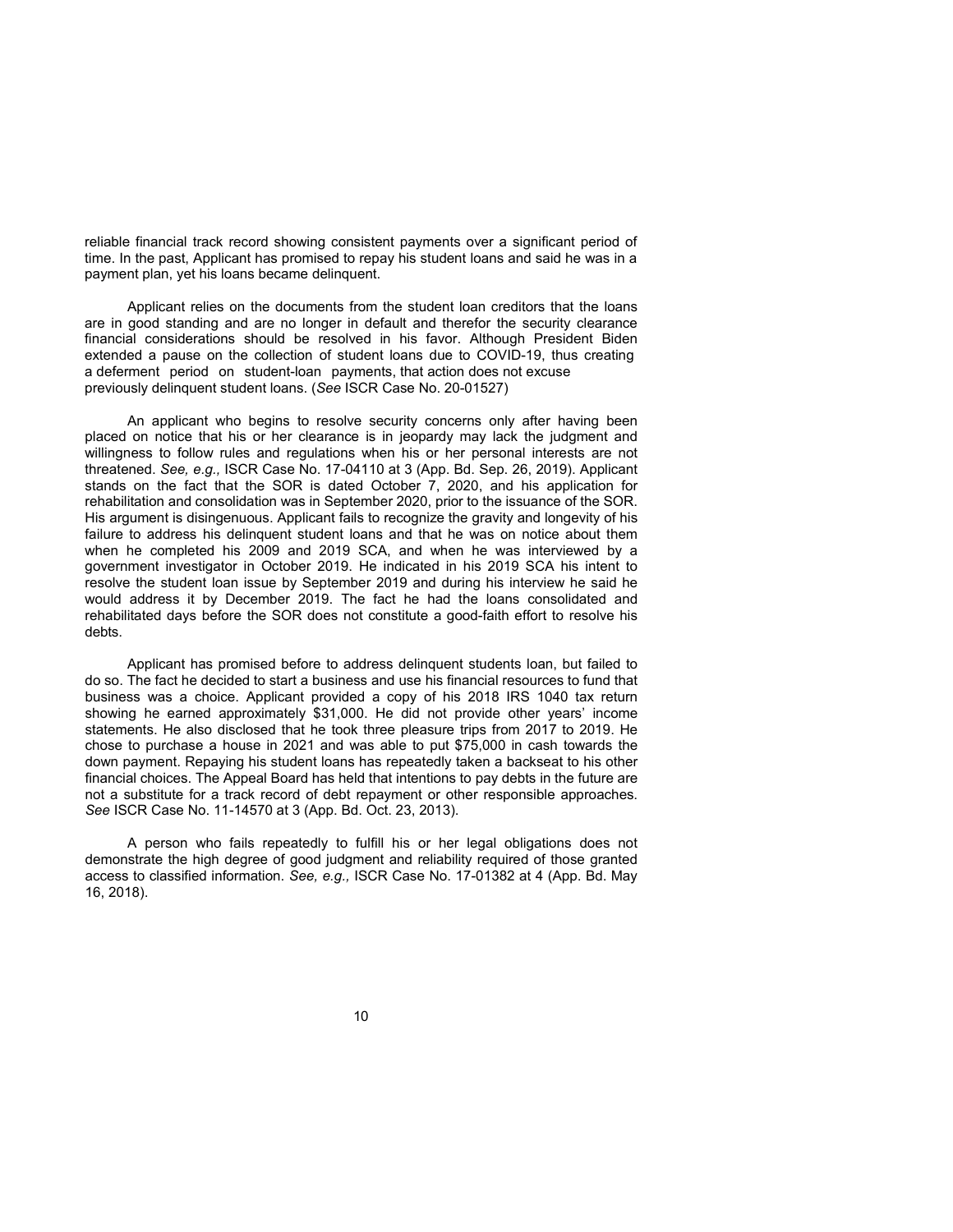I am unable to find that Applicant acted responsibly under the circumstances or that he made a good-faith effort to pay his student loans over the years. His financial issues are recent and ongoing. They continue to cast doubt on his current reliability, trustworthiness, and good judgment. I find the above mitigating conditions do not apply. I find that the security concerns arising out of Applicant's student loans are not mitigated.

### **Whole-Person Concept**

Under the whole-person concept, the administrative judge must evaluate an applicant's eligibility for a security clearance by considering the totality of the applicant's conduct and all the circumstances. The administrative judge should consider the nine adjudicative process factors listed at AG ¶ 2(d):

> (1) the nature, extent, and seriousness of the conduct; (2) the circumstances surrounding the conduct, to include knowledgeable participation; (3) the frequency and recency of the conduct; (4) the individual's age and maturity at the time of the conduct; (5) the extent to which participation is voluntary; (6) the presence or absence of rehabilitation and other permanent behavioral changes; (7) the motivation for the conduct; (8) the potential for pressure, coercion, exploitation, or duress; and (9) the likelihood of continuation or recurrence.

Under AG  $\P$  2(c), the ultimate determination of whether to grant eligibility for a security clearance must be an overall commonsense judgment based upon careful consideration of the guidelines and the whole-person concept.

I considered the potentially disqualifying and mitigating conditions in light of all the facts and circumstances surrounding this case. I have incorporated my comments under Guideline F in my whole-person analysis. Some of the factors in AG ¶ 2(d) were addressed under that guideline, but some warrant additional comment.

Applicant has not demonstrated a reliable financial track record in addressing his student loans, and he has not met his burden of persuasion. The record evidence leaves me with questions and doubts as to Applicant's eligibility and suitability for a security clearance. For these reasons, I conclude Applicant failed to mitigate the security concerns arising under Guideline F, financial considerations.

## **Formal Findings**

Formal findings for or against Applicant on the allegations set forth in the SOR, as required by section E3.1.25 of Enclosure 3 of the Directive, are:

Paragraph 1, Guideline F: AGAINST APPLICANT

Subparagraphs 1.a-1.l: Against Applicant